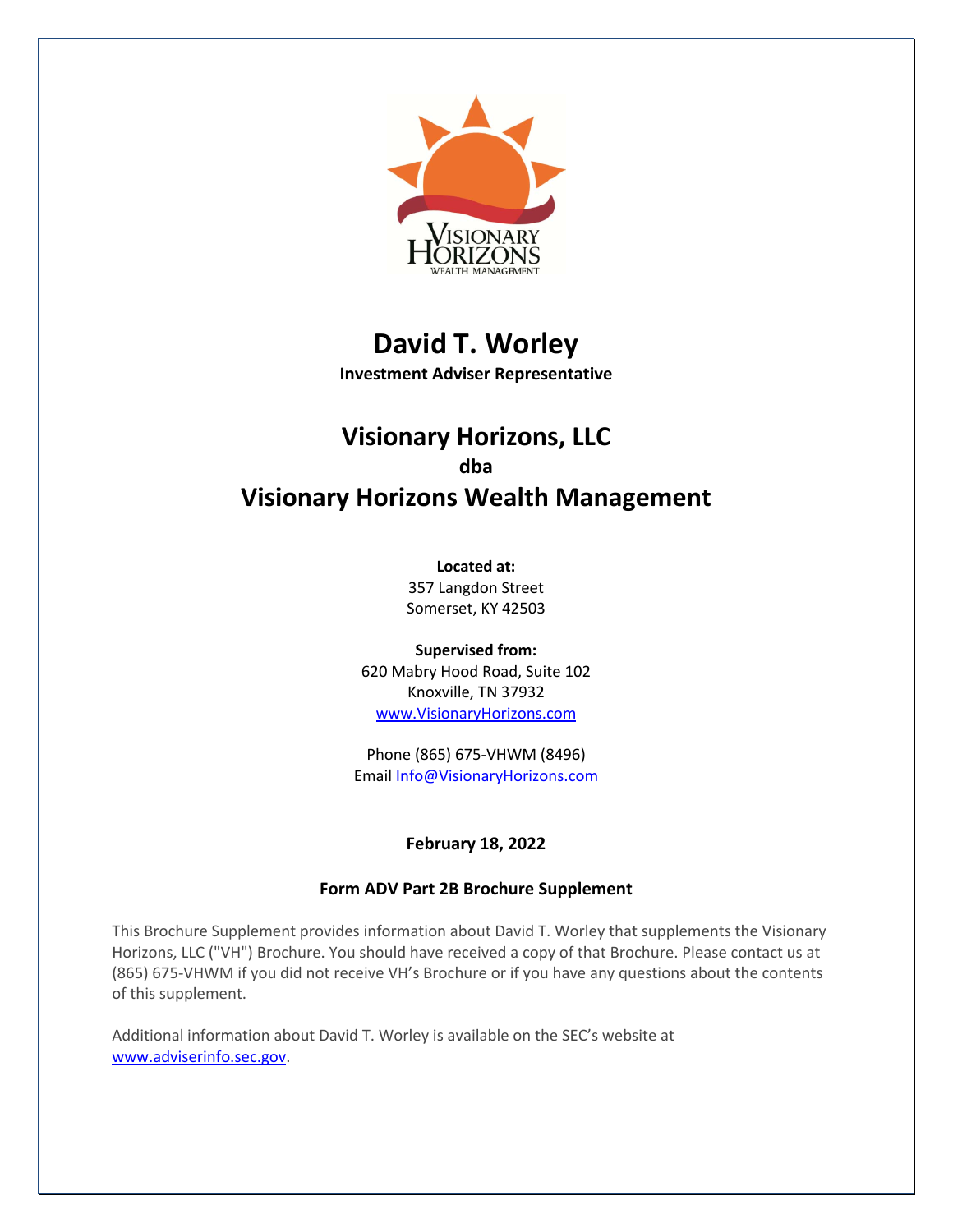Visionary Horizons, LLC Form ADV Part 2B Page 2

#### **Educational Background and Business Experience - Item 2**

**David T. Worley** Born: 1981

**Education Background**

• B.A., Business, Midway University, 2010

#### **Employment History**

- Investment Adviser Representative, Visionary Horizons, LLC, 07/2021 to Present
- Insurance Agent, Self-Employed, 07/2011 to Present

#### **Disciplinary Information - Item 3**

Mr. Worley has not been involved in any reportable disciplinary events.

#### **Other Business Activities - Item 4**

Mr. Worley is also licensed as an independent insurance agent. Mr. Worley will earn commissionbased compensation for selling insurance products, including insurance products they sell to you. Insurance commissions earned by Mr. Worley is separate to our advisory fees. This practice presents a conflict of interest because Mr. Worley provides investment advice on behalf of our firm and insurance agents have an incentive to recommend insurance products to you for the purpose of generating commissions rather than solely based on your needs. Please also be advised that Mr. Worley strives to put his clients' interest first and foremost, and clients are not obligated to purchase insurance products through Mr. Worley.

Mr. Worley spends approximately 40% of his professional time on these outside business activities.

## **Additional Compensation – Item 5**

Apart from the receipt of compensation for the activities listed in Item 4 above, Mr. Worley does not receive additional compensation or economic benefits from third party sources in connection to his advisory activities.